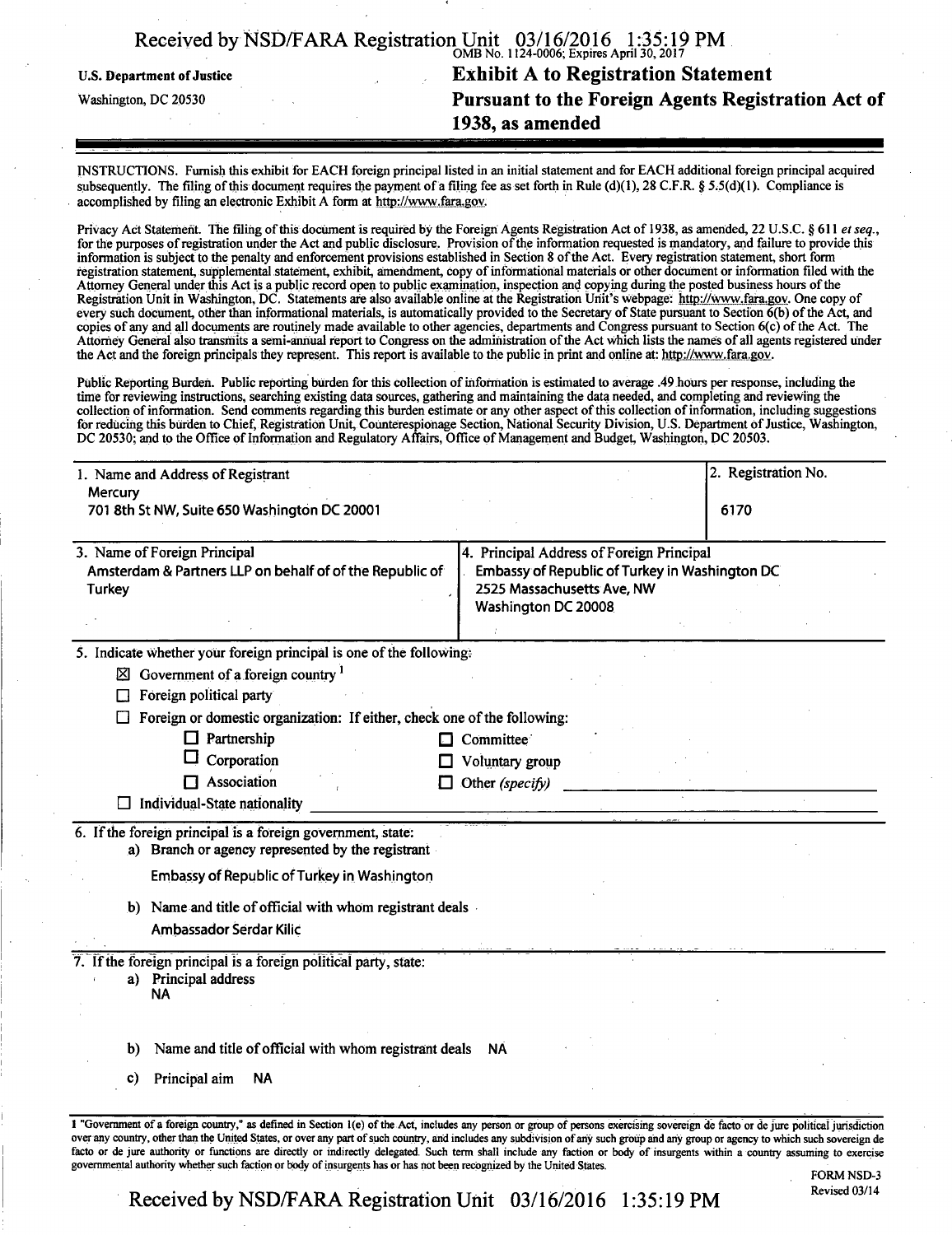8. If the foreign principal is not a foreign government or a foreign political party: a) State the nature of the business or activity of this foreign principal.

NA

**NA** 

b) Is this foreign principal:

| Supervised by a foreign government, foreign political party, or other foreign principal         | $Yes \Box No \Box$   |
|-------------------------------------------------------------------------------------------------|----------------------|
| Owned by a foreign government, foreign political party, or other foreign principal              | Yes $\Box$ No $\Box$ |
| Directed by a foreign government, foreign political party, or other foreign principal           | Yes $\Box$ No $\Box$ |
| Controlled by a foreign government, foreign political party, or other foreign principal         | Yes $\Box$ No $\Box$ |
| Financed by a foreign government, foreign political party, or other foreign principal           | Yes $\Box$ No $\Box$ |
| Subsidized in part by a foreign government, foreign political party, or other foreign principal | Yes $\Box$ No $\Box$ |

**9. Explain fully all items answered "YeS" in Item 8(b). (If additional space is heeded a full insert page must be used.) NA** 

10. If the foreign principal is an organization and is not owned or controlled by a foreign government, foreign political party or other foreign principal, state who owns and controls it.

#### **EXECUTION**

In accordance with 28 U.S.C. § 1746, the undersigned swears or affirms under penalty of perjury that he/she has read the information set forth in this Exhibit A to the registration statement and that he/she is familiar with the contents thereof and that such contents are in their entirety true and accurate to the best of his/her knowledge and belief.

| Date of Exhibit A | Name and Title | Signature             |         |
|-------------------|----------------|-----------------------|---------|
| March 16, 2016    | John Vin Weber | /s/John Vincent Weber | eSianed |
|                   |                |                       |         |

**Received by NSD/FARA Registration Unit 03/16/2016 1:35:19 PM**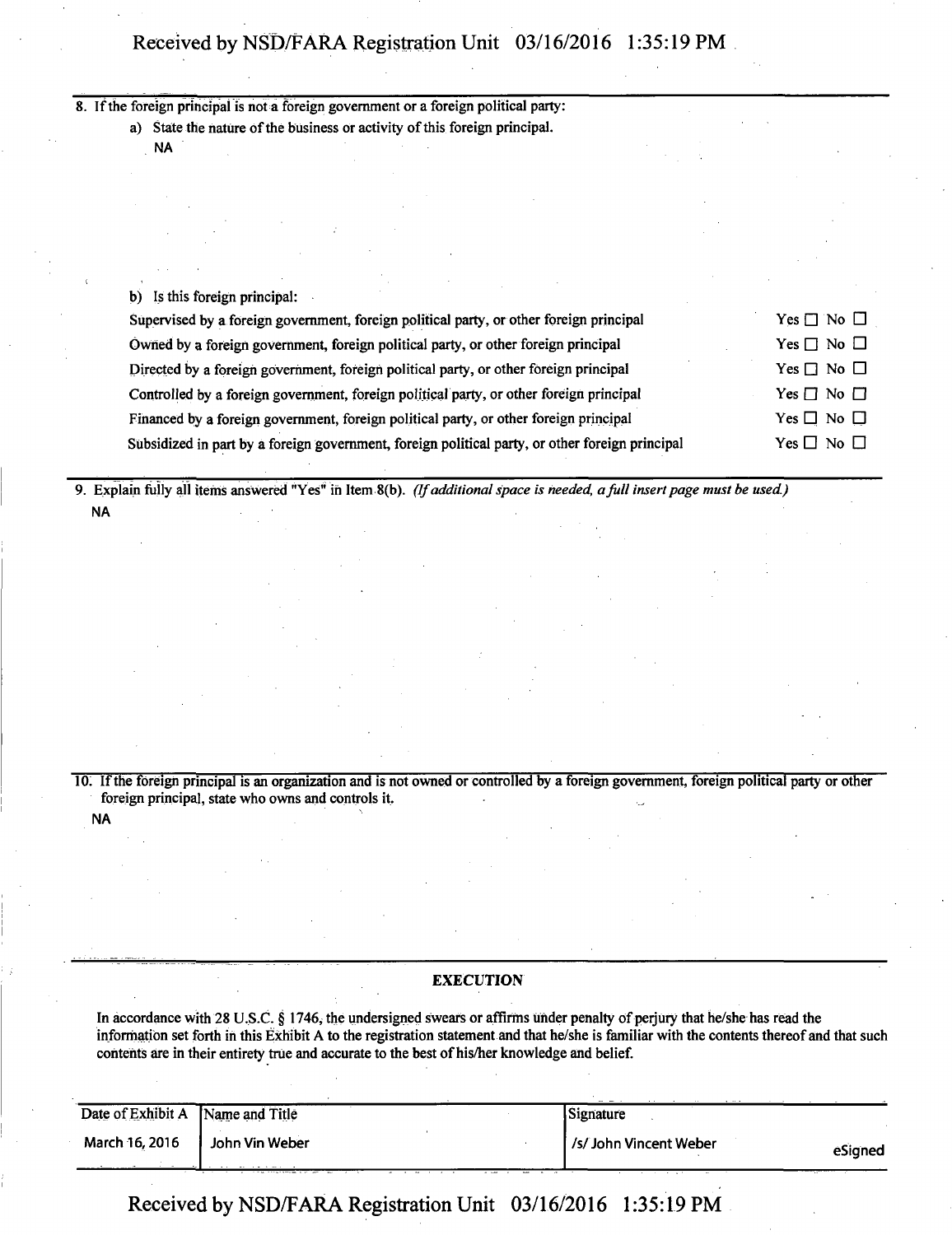|                                                                            | 1938, as amended                                             |  |
|----------------------------------------------------------------------------|--------------------------------------------------------------|--|
| Pursuant to the Foreign Agents Registration Act of<br>Washington, DC 20530 |                                                              |  |
| U.S. Department of Justice                                                 | <b>Exhibit B to Registration Statement</b>                   |  |
|                                                                            | OMB No. 1124-0004; Expires April 30, 2017                    |  |
|                                                                            | Received by NSD/FARA Registration Unit 03/16/2016 1:35:16 PM |  |

INSTRUCTIONS. A registrant must furnish as an Exhibit B copies of each written agreement and the terms and conditions of each oral agreement with his foreign principal, including all modifications of such agreements, or, where no contract exists, a full statement of all the circumstances by reason of which the registrant is acting as an agent of a foreign principal. Compliance is accomplished by filing an electronic Exhibit B form at http://www.fara.gov •

Privacy Act Statement. The filing of this document is required for the Foreign Agents Registration Act of 1938, as amended, 22 U.S.C. § 611 et seq., for the purposes of registration under the Act and public disclosure. Provision ofthe information requested is mandatory, and failure to provide the information is subject to the penalty and enforcement provisions established in Section 8 of the Act. Every registration statement, short form registration statement, supplemental statement, exhibit, amendment, copy of informational materials or other document or information filed with the Attorney General under this Act is a public record open to public examination, inspection and copying during the posted business hours of the Registration Unit in Washington, DC. Statements are also available online at the Registration Unit's webpage: http://www.fara.gov. One copy of every such document, other than informational materials, is automatically provided to the Secretary of State pursuant to Section 6(b) ofthe Act, and copies of any and all documents are routinely made available to other agencies, departments and Congress pursuant to Section 6(c) ofthe Act. The Attorney General also transmits a semi-annual report to Congress on the administration ofthe Act which lists the names of all agents registered under the Act and the foreign principals they represent. This report is available to the public in print and online at: http://www.fara.gov.

Public Reporting Burden. Public reporting burden for this collection of information is estimated to average .33 hours per response, including the time for reviewing instructions, searching existing data sources, gathering and maintaining the data needed, and completing and reviewing the collection of information. Send comments regarding this burden estimate or any other aspect of this collection of information, including suggestions for reducing this burden to Chief, Registration Unit, Counterespionage Section, National Security Division, U.S. Department of Justice, Washington, DC 20530; and to the Office of Information and Regulatory Affairs, Office of Management and Budget, Washington, DC 20503.

| 1. Name of Registrant | <b>State Control</b> | 2. Registration No. | --- |
|-----------------------|----------------------|---------------------|-----|
| Mercury               |                      | 6170                |     |
|                       | .                    | Arr -               |     |

3 . Name of Foreign Principal

Amsterdam & Partners LLP on behalf of the Republic of Turkey

#### Check Appropriate Box:

- 4.  $\boxtimes$  The agreement between the registrant and the above-named foreign principal is a formal written contract. If this box is checked, attach a copy of the contract to this exhibit.
- 5.  $\Box$  There is no formal written contract between the registrant and the foreign principal. The agreement with the above-named foreign principal has resulted from an exchange of correspondence. If this box is checked, attach a copy of all pertinent correspondence, including a copy of any initial proposal which has been adopted by reference in such correspondence.
- 6.  $\Box$  The agreement or understanding between the registrant and the foreign principal is the result of neither a formal written contract nor an exchange of correspondence between the parties. If this box is checked, give a complete description below of the terms and conditions of the oral agreement or understanding, its duration, the fees and expenses, if any, to be received.

7. Describe fully the nature and method of performance of the above indicated agreement or understanding.

Please see attached contract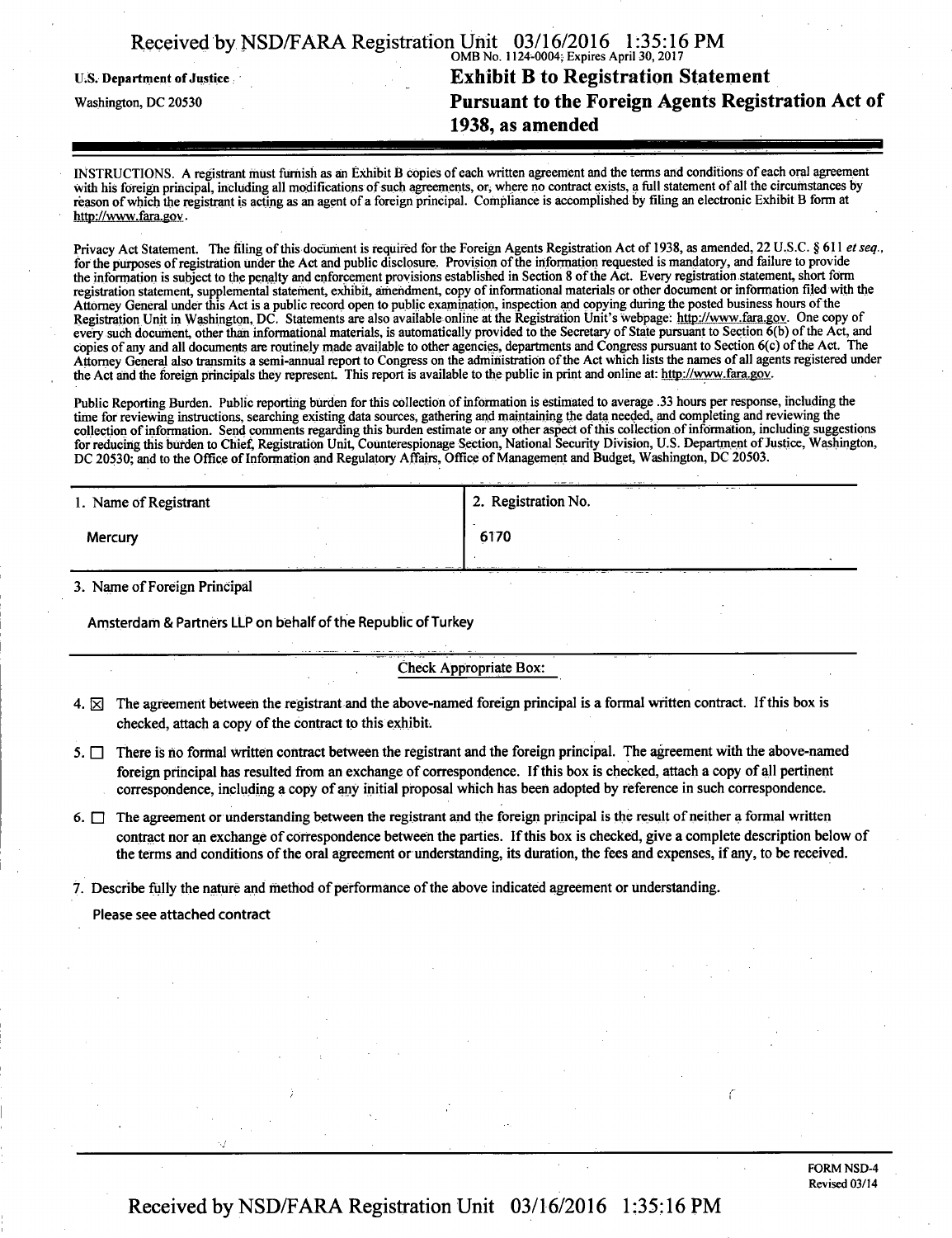**8. Describe fully the activities the registrant engages in or proposes to engage in on behalf of the above foreign principal.** 

**Supply publicrelations services to Amsterdam & Partners LLP in support of their work of behalf of the Republic of Turkey. This work includes representation relating potential claims under treaty, US law and/or international law held by the Republic of Turkey against individuals and/or entities in the United States.** 

**The method of performance will include the provision of public relations strategic guidance and direct media outreach.** 

Will the activities on behalf of the above foreign principal include political activities as defined in Section 1(o) of the Act and in the footnote below? Yes  $\boxtimes$ **the footnote below?** Yes  $\boxtimes$ 

**If yes, describe all such political activities indicating, among other things, the relations, interests or policies to be influenced together with the means to be employed to achieve this purpose.** 

**Supply public relations services to Amsterdam & Partners LLP in support of their work of behalf of the Republic of Turkey. This work includes representation relating potential claims under treaty, US law and/or international law held by the Republic of Turkey against individuals and/or entities in the United States.** 

**The method of performance will include the provision of public relations strategic guidance and direct media outreach.** 

#### **EXECUTION**

**In accordance with 28 U.S.C. § 1746, the undersigned swears or affirms under penalty of perjury that he/she has read the information set forth in this Exhibit B to the registration statement and that he/she is familiar with the contents thereof and that such contents are in their entirety true and accurate to the best of his/her knowledge and belief.** 

| Date of Exhibit B | Name and Title                                                                                                                                                                                                                                                                                                                                                                                                                                                                                                                                                            | Signature             |         |
|-------------------|---------------------------------------------------------------------------------------------------------------------------------------------------------------------------------------------------------------------------------------------------------------------------------------------------------------------------------------------------------------------------------------------------------------------------------------------------------------------------------------------------------------------------------------------------------------------------|-----------------------|---------|
| March 16, 2016    | Uohn Vincent Weber                                                                                                                                                                                                                                                                                                                                                                                                                                                                                                                                                        | Vs/John Vincent Weber | eSianed |
|                   | Footnote: "Political activity," as defined in Section 1(o) of the Act, means any activity which the person engaging in believes will, or that the person intends to, in any way influence<br>any agency or official of the Government of the United States or any section of the public within the United States with reference to formulating, adopting, or changing the<br>domestic or foreign policies of the United States or with reference to the political or public interests, policies, or relations of a government of a foreign country or a foreign political |                       |         |

**Received by NSD/FARA Registration Unit 03/16/2016 1:35:16 PM** 

party.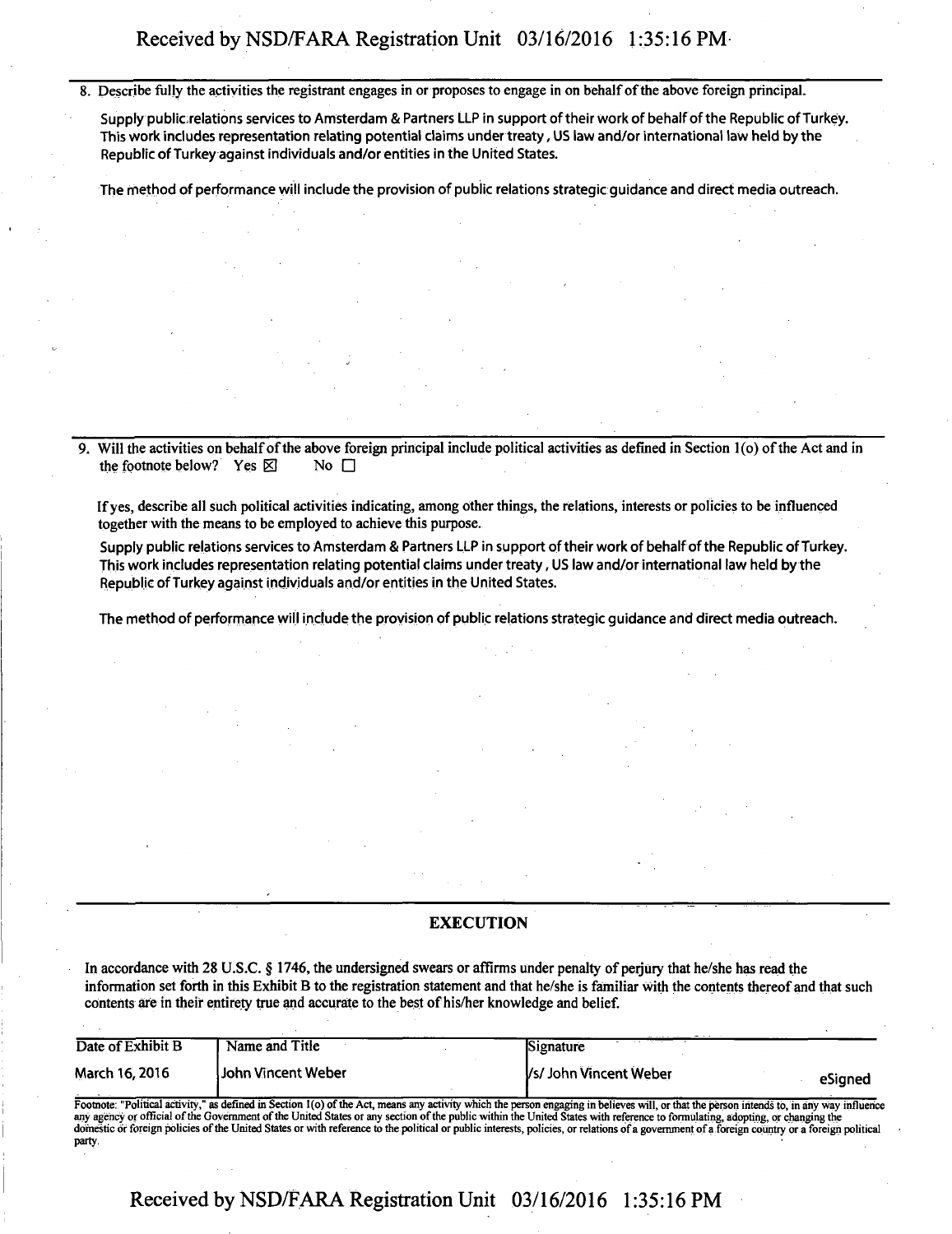# **AMSTERDAM & PARTNERS** LLP

WASHINGTON

**THE HOMER BUILDING 601 THIRTEENTH STREET, N.W. ELEVENTH FLOOR SOUTH WASHINGTON, DC 20005 TEL:+1-202-534-1804 FAX:+l-202-833-9392** 

# **CONFIDENTIAL AND PRIVILEGED PREPARED IN ANTICIPATION OF LITIGATION**

**January 20,2016** 

**Mr. Morris L. Reid Mercury Public Affairs LLC 250 Greenwich Street 36th Floor 7 World Trade Center New York, NY 10007-0040** 

**Re: Engagement** 

**Dear Morris:** 

**This letter will confirm that Amsterdam & Partners LLP, a District of Columbia Limited Liability Partnership (the "Firm"), has engaged Mercury Public Affairs LLC ("Contractor") to**  provide consulting services to the Firm in connection with the Firm's representation of the **Government of Turkey (the "Client"), relating to its investigation into Fethullah Giilen and his organization in the United States (the "Matter").** 

**1. Scope. The scope of Contractor's services in connection with the Matter are to provide strategic consulting and management services specific to issues facing the Client in the areas of media relations, government relations and issues management The scope of Contractor's services in connection with the Matter may be modified from time to time, but shall at all times be governed by the terms of this letter agreement Notwithstanding the foregoing, it is expressly agreed and understood that Contractor's services shall at no time include any lobbying activities (federal, state or local) whatsoever.** 

**2. Term. The Term ofthe Matter shall begin on January 20,2016, and shall continue on a month-to-month basis thereafter, until terminated in accordance with Paragraph 4, below.** 

**3. Compensation. Contractor shall receive as compensation for its services a fee of \$20,000 per month. Additionally, the Firm shall reimburse Contractor for reasonable and customary expenses, actually incurred by Contractor and properly documented, related to its services hereunder. Contractor shall not incur more than \$250 in expenses without** 

**Received by NSD/FARA Registration Unit 03/16/2016 1:35:16 PM**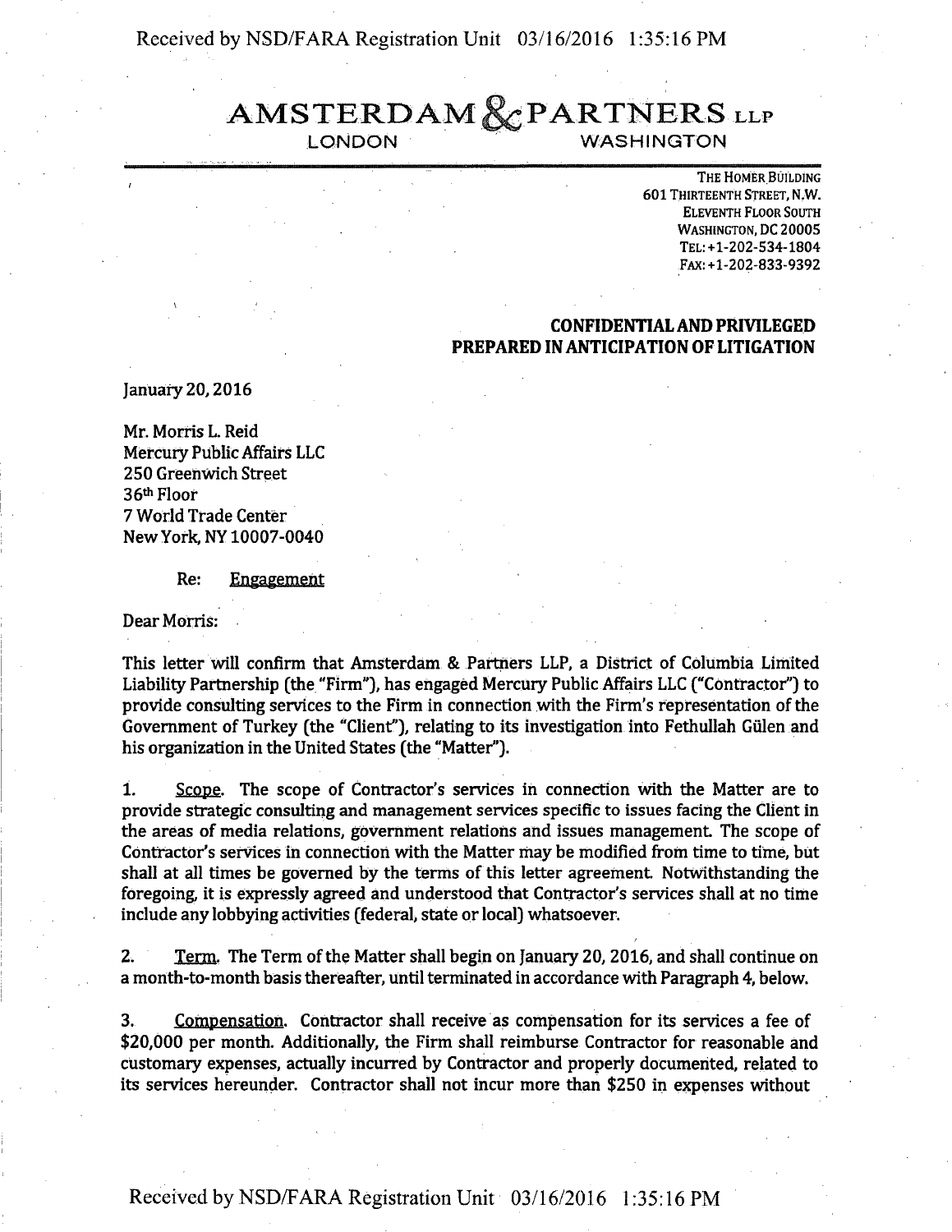**Mr. Morris L.Reid January 20,2016 Page 2** 

**advance approval by the Firm. Contractor shall invoice the Firm on or about the first day of each month, and payment shall be due within 60 days after invoicing.** 

**4. Termination. This agreement may be terminated in writing by either party without advance notice. In the event the Firm terminates the agreement on less than 30 days' notice, Contractor shall be entitled to payment of its full monthly fee for the 30-day period in which notice is given by the Firm. In the event Contractor terminates the agreement on less than 30 days' notice, Contractor shall not be entitied to payment of the unearned portion of its monthly fee, calculated on a pro-rated basis.** 

**5. Independent Contractor Status. Contractor shall be an independent contractor and not an employee or agent of the Firm. Contractor shall not hold itself out as an agent or employee of the Firm, nor shall Contractor have authority to enter into contracts on behalf**  of the Firm. Although Contractor will be acting under the direction and control of the Firm, **such direction and control shall not be exercised to compromise Contractor's independence, professional standards or professional ethics.** 

**6. Confidentiality. Contractor shall consider all communications with the Firm, the Client, and any other consultant or attorney engaged by the Firm or otherwise employed by the Client to be governed by the attorney/client privilege, and shall take all appropriate action to preserve and protect the confidentiality of all information exchanged amongst such persons. The obligation to preserve and protect the confidentiality of information shall survive the conclusion or termination of the Engagement. Contractor shall ensure that its employees, if any, are appropriately advised of the obligation to maintain confidentiality.** 

**7. Additional Terms and Conditions. Contractor expressly agrees to the Additional Terms and Conditions attached hereto and incorporated herein by this reference.** 

**8. Legal Process. Contractor shall promptiy notify the Firm about any subpoenas or governmental orders or decrees which would require Contractor to reveal any privileged communication or information pertaining to the Matter. Contractor shall not voluntarily comply with any such subpoena or government order or decree unless authorized by the Firm in writing to do so.** 

**9. Conflict of Interest Contractor shall promptly advise the Firm of any circumstance or occurrence which could reasonably call into question Contractor's independence, qualifications or integrity. Contractor shall promptiy consult with the Firm about any matter that might constitute a conflict of interest between this engagement and any other projects on which Contractor has worked or is presently working including without limitation, any**  employment or work performed for the adverse party in this Matter or its counsel.

**10. Non-Exclusive Performance. The Firm agrees and acknowledges that Contractor shall, during the Term and thereafter, be entitled to perform and render services or conduct operations of a nature similar or dissimilar to the services or operations performed for the** 

**. • j**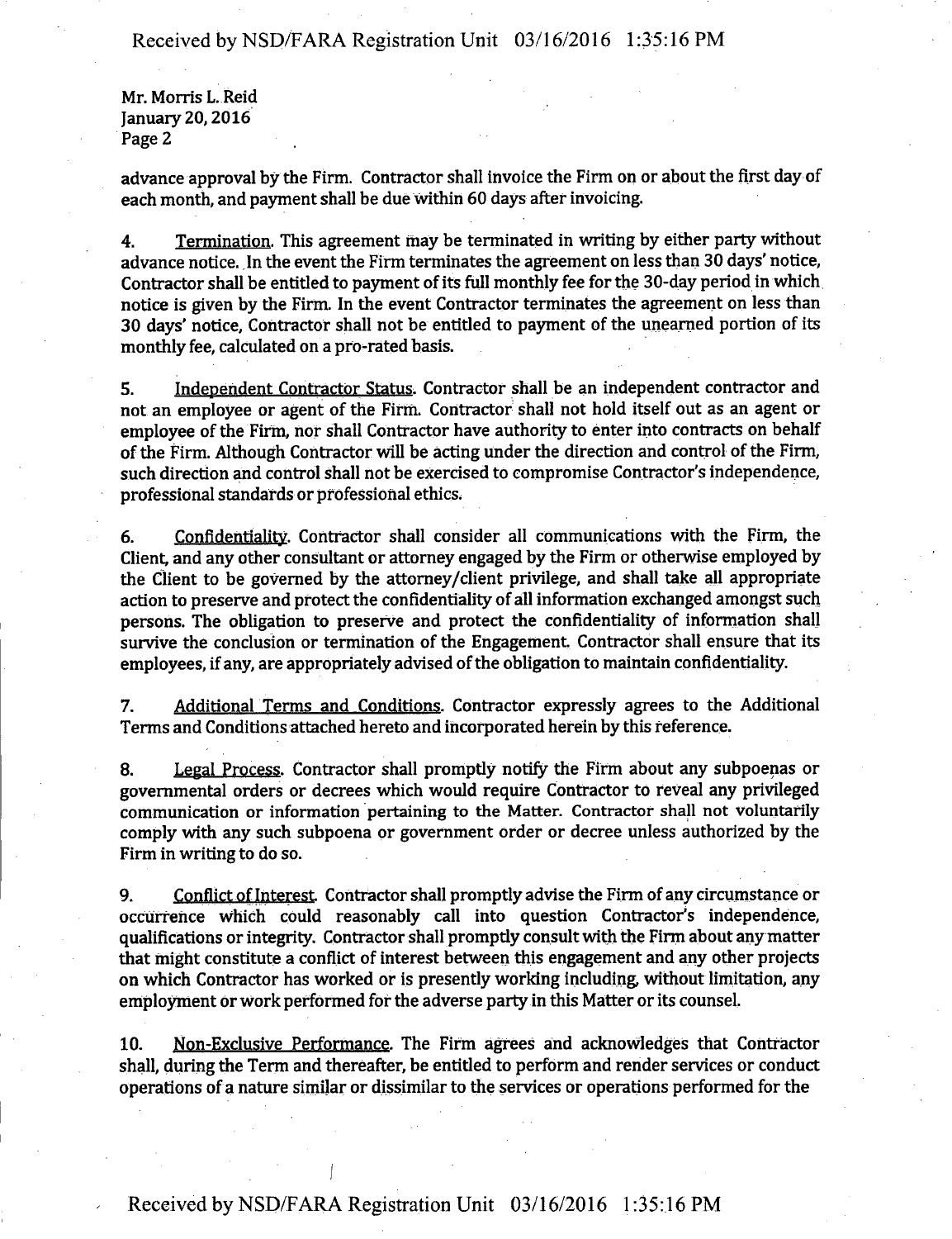**Mr. Morris L. Reid 1 January 20,2016 Page 3** 

**Firm under this Agreement on behalf of itself or other entities in the same or similar business as the Client and nothing contained herein shall preclude Contractor from doing so. Notwithstanding anything contained in this Paragraph 10, Consultant represents and**  warrants that throughout the term of the Matter it will devote such personnel and resources in the performance of the Services as it deems reasonably necessary to perform its services **hereunder diligently and conscientiously.** 

**11. Publicity. Neither the Firm nor Contractor shall use the other's name, logo, trademarks or service marks in any advertising publicity releases, or any other materials without prior written approval.** 

**12. Assignment Neither party shall assign this agreement or otherwise transfer, subcontract or delegate any of its rights and/or obligations hereunder without the prior**  written consent of the other, and any attempt to do so shall be void.

**13. Notices. Any notices or other communication required or which may be given hereunder will be delivered via email as follows:** 

If to Contractor: Bibi Rahim

**DASAccounting@mercuryUc.com** 

**If to the Firm: Andrew J. Durkovie a.durkovic(5)amsterdamandpartners.com** 

- **14. Governing Law. This agreement shall be governed and construed in accordance with the laws of the State of New York, without regard to its conflict of law rules.**
- 15. Dispute Resolution. Any dispute arising out of or in connection with this agreement or **its subject matter or formation, including any question regarding its existence, validity**  or termination, and including also non-contractual disputes or claims, shall be referred **to and finally resolved by arbitration under the UNCITRAL Rules, which Rules are deemed to be incorporated by reference into this clause. The number of arbitrators shall be one, the seat of the arbitration shall be the District of Columbia, and the language of the arbitration shall be English.**
- **16. Amendments. No amendments of modification shall be binding upon either party unless made in writing and signed by both parties.**
- **17. Integration. This agreement constitutes the entire agreement between the parties and supersedes all previous agreements, promises, proposals, representations, understanding, and negotiations, whether written or oral, between the parties respecting the subject matter hereof.**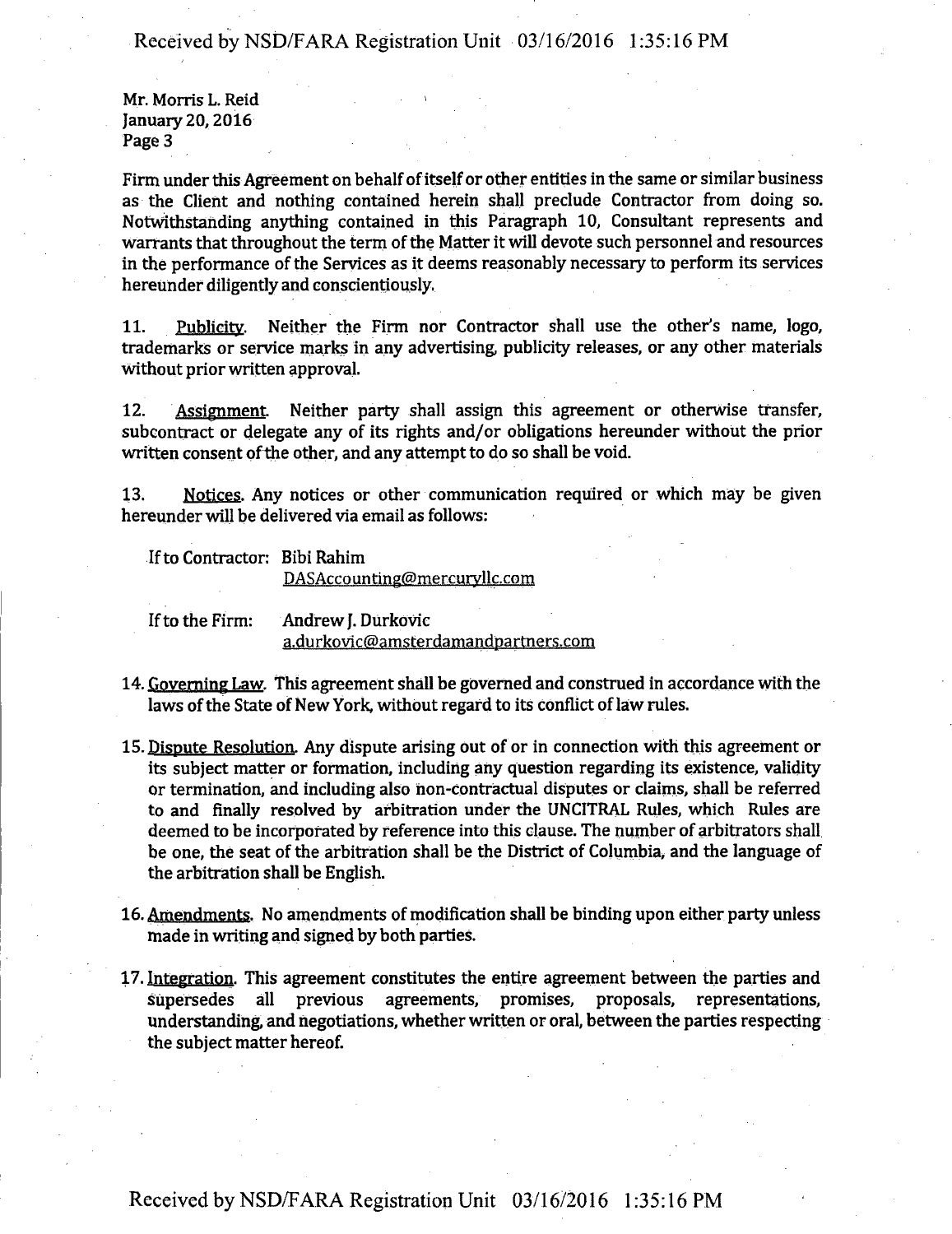**Mr. Morris L. Reid January 20,2016 Page 4** 

- 18. Survivability. In the event any one or more of the provisions of this agreement shall for **any reason be held to be invalid, illegal or unenforceable, the remaining provisions of this Agreement shall be unimpaired, and invalid, illegal or unenforceable provision shall be replaced by a provision which, being valid, legal and enforceable, comes closest to the intention of the parties underlying the invalid, illegal, or unenforceable provision.**
- **19. Counterparts. This agreement may be executed in counterparts, each of which shall be deemed to be an original, but all of which together will constitute one and the same instrument,**

**Thank you, Morris, for your willingness to assist us in this Matter.** 

**Sincerely,** 

**Andrew J. Durkovic Managing Partner AMSTERDAM & PARTNERS LLP** 

#### **ACCEPTED AND AGREED.**

**MERCURY PUBLIC AFFAIRS LLC** 

**By:** 

**Name:Kieran** 

**Title: Partner** 

**Date: March 7,2016**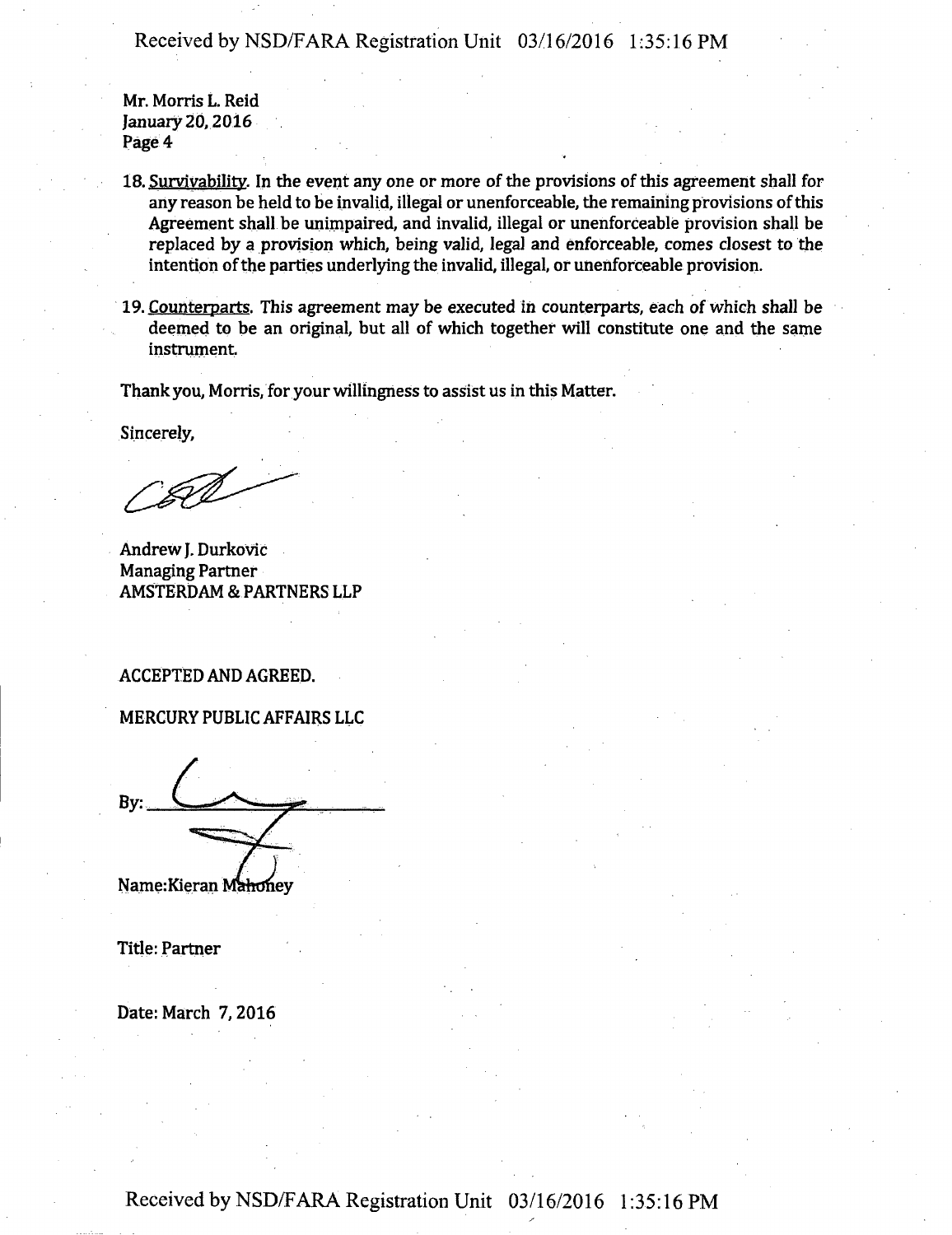Mr. Morris L. Reid January 20,2016 Page 5

#### **ADDITIONAL TERMS AND CONDITION**

### NON-DISCLOSURE

- 1. In connection with your work for Amsterdam & Partners LLP pursuant to the Engagement Letter Agreement attached hereto (the "Agreement"], Contractor agrees to limit disclosure of information provided to Contractor, its principals, agents and/or employees by the Firm, its co-counsel, experts, clients, or any other person working on behalf of the Firm's clients (the "Information"), as follows:
	- a. Disclosure. In consideration of the Agreement (Purpose), Contractor will keep the Information confidential. Accordingly, Contractor shall not, without our prior written consent, either:
		- i. communicate or otherwise make available the Information or any part of it to any third party; or
		- ii. use the Information or any part of it for any purpose other than the Purpose.
	- b. Subject to the provisions above, Contractor may disclose the Information only to the minimum extent required by:
		- i. any order of any court of competent jurisdiction or any competent judicial, governmental or regulatory body; or
		- ii. the laws or regulations of any country with jurisdiction over your affairs.
	- c. The obligations set out in paragraph 1 shall not apply, or shall cease to apply, to such of the Information as Contractor can show to the Firm's reasonable satisfaction:
		- i. has become public knowledge other than through disclosure by Contractor in breach of this agreement; or
		- ii. was already known to Contractor prior to disclosure by the Firm; or
		- iii. has been received by Contractor from a third party who did not to your knowledge acquire it in confidence from us or from someone owing a duty of confidence to the Firm's client in question.
	- d. Contractor shall, whenever the Firm or its client so request, return to the Firm all documents and other records of the Information or any of it in any form, and Contractor shall destroy all electronic copies thereof and confirm to the Firm that this has been done.
	- e. Contractor shall promptly notify the Firm about any subpoenas or governmental orders or decrees which would require Contractor, its principals, agents and/or employees to reveal any privileged communication or information pertaining to the Matter. Contractor shall not voluntarily comply with any such subpoena or government order or decree unless authorized by the Firm in Writing to do so.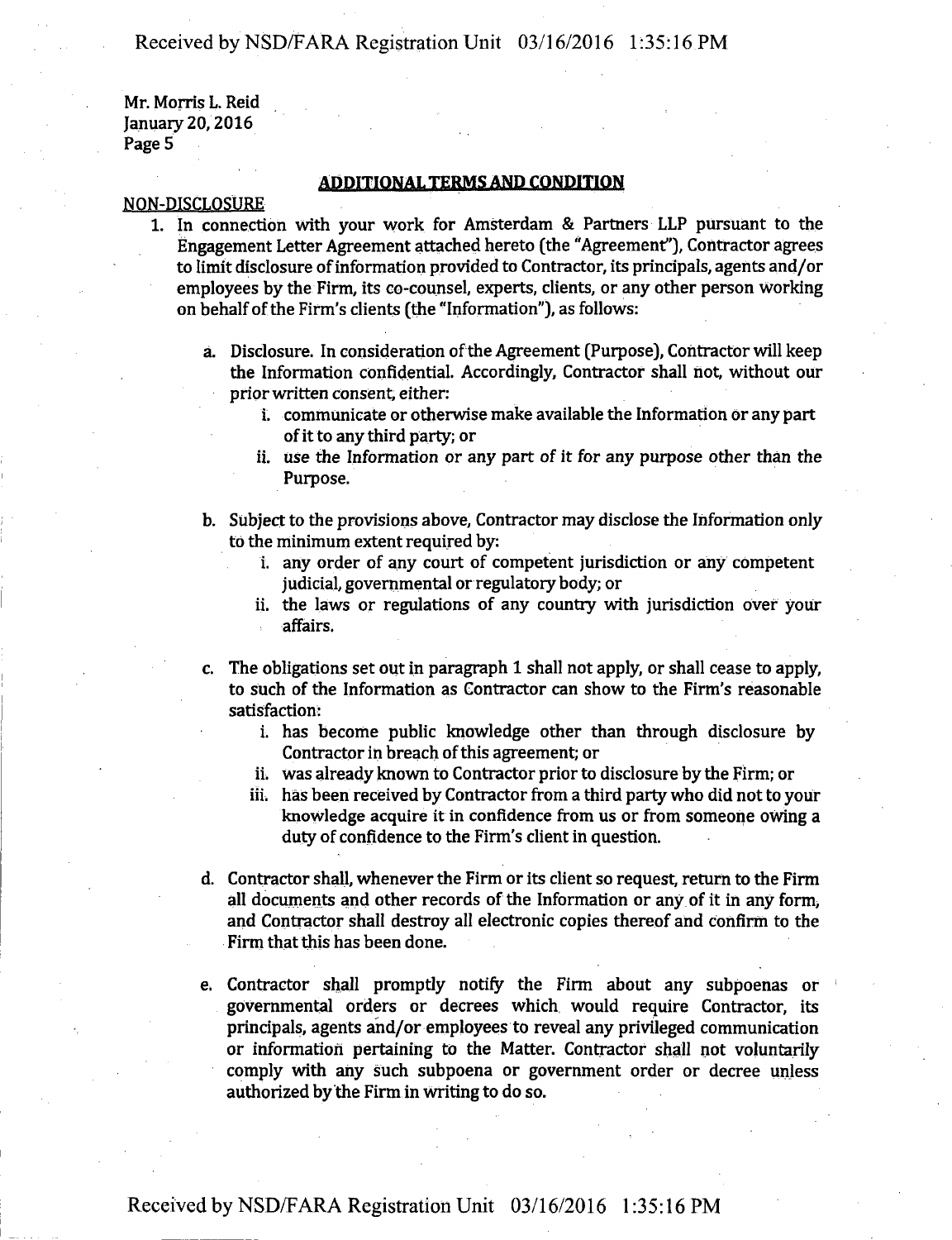**Mr. Morris L. Reid January 20,2016 Page 6** 

#### **FOREIGN CORRUPT PRACTICES ACT/BRIBERY ACT/EXPORT CONTROL LAWS**

- **2. In addition to other representations, warranties and covenants made by Contractor in other provisions of this Agreement, Contractor does hereby represent, warrant and covenant that:** 
	- **a. No owner, shareholder (direct or beneficial), officer, director, employee, agent, third party representative, subcontractor, contractor or other individual with any direct or indirect beneficial interest in Contractor or Contractor's payments under this Agreement, or any immediate family relation of any such person (collectively, "Interested Persons"), is a foreign Public Official or Entity. A "Public Official or Entity" means:** 
		- **i. an officer, employee, agent, contractor or representative of any government or military, including but not limited to, a customs official;**
		- **ii. any department, agency, corporate entity, instrumentality or political subdivision of any government or military;**
		- **iii. any person or commercial entity acting in an official capacity for or on behalf of any government or military;**
		- **iv. any candidate for political office, any political party or any official of a political party; or**
		- **v. any officer, employee, agent, contractor or representative of any public international organization, including but not limited to, the United Nations and World Bank.**
	- **b. Contractor shall notify the Firm immediately if it learns at any time during the term of this Agreement that:** 
		- **i. an Interested Person becomes a foreign Public Official or Entity; or**
		- **ii. a foreign Public Official or Entity acquires an ownership, voting or economic interest in Contractor or a legal or beneficial interest in Contractor's payments under this Agreement**
	- **c. To Contractor's knowledge, no Interested Person is listed in the following:** 
		- **i. List of Specially Designated Nationals & Blocked Persons, Office of Foreign Assets Control, U.S. Treasury Department;**
		- **ii. List of Debarred Parties, Directorate of Defense Trade Controls, U.S. State Department;**
		- **iii. Denied Persons List, Bureau of Industry and Security, U.S. Department of Commerce;**
		- **iv. Entity List, Bureau of Industry and Security, U.S. Department of Commerce; or**
		- **v. Unverified List, Bureau of Industry and Security, U.S. Department of Commerce (collectively, the "Lists").**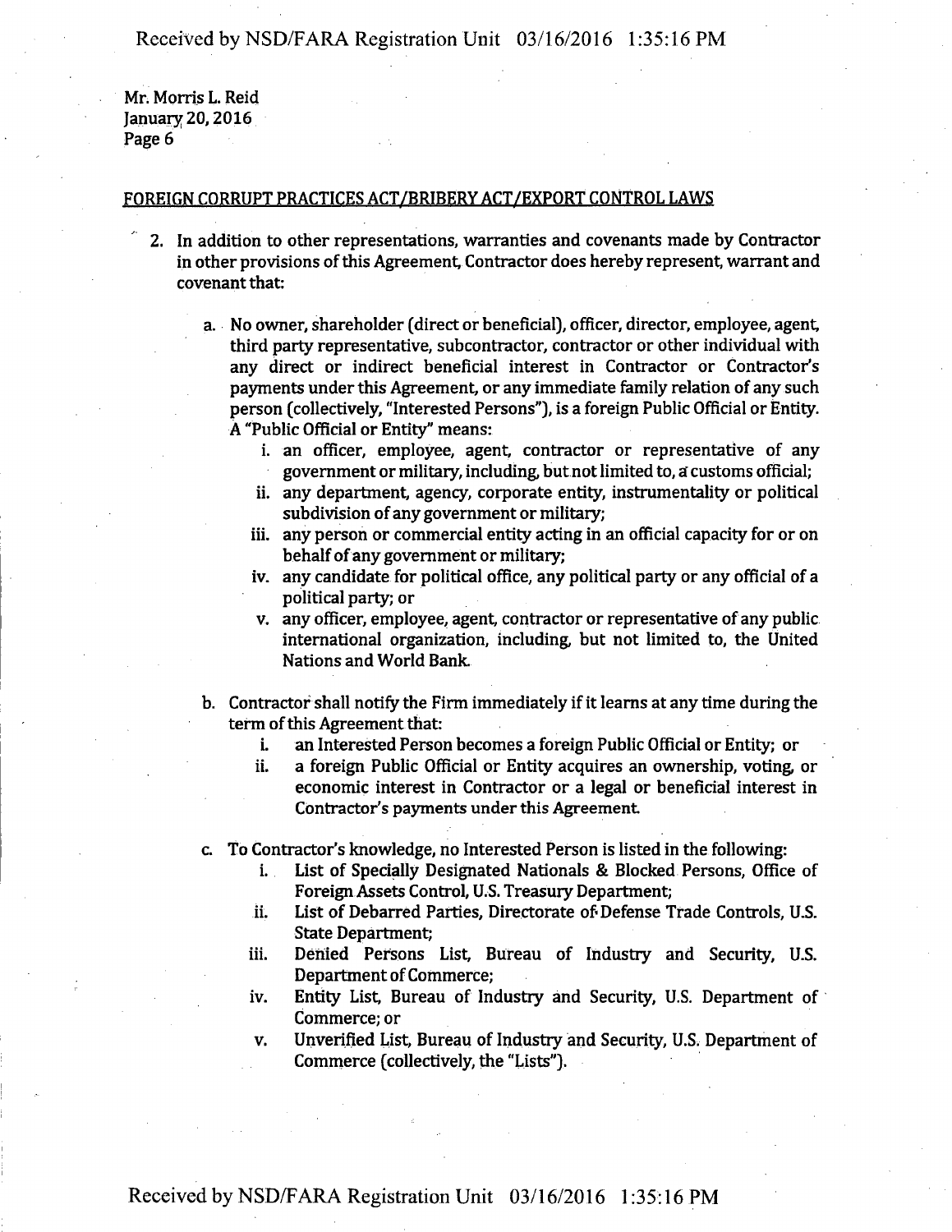**Mr. Morris L. Reid January 20,2016 Page 7** 

- **d. Contractor shall notify the Firm immediately if, during the term of this Agreement, it learns that:** 
	- **i. any Interested Person appears in the Lists; or**
	- **ii. any person included in the Lists acquires a legal or beneficial interest in Contractor or in Contractor's payments to be received under this**  Agreement.
- **e. Contractor acknowledges and confirms its understanding of the Foreign Corrupt Practices Act (15 U.S.C. Section 78dd-l, et seq.) as amended (the "FCPA").**
- **f. Contractor shall comply with Anti-Corruption Laws (defined below) and shall not cause the Firm, its subsidiaries or affiliates (collectively, "Affiliates") to be in violation of any Anti-Corruption Law. "Anti-Corruption Laws" mean collectively:** 
	- **i. the FCPA;**
	- **ii. any applicable legislation or regulation implementing the Organization for Economic Cooperation and Development Convention Against Bribery of Foreign Public Officials in International Business Transactions; and**
	- **iii. all other applicable laws, regulations, orders, judicial decisions, conventions and international financial institution rules regarding domestic or international corruption, bribery, ethical business conduct, money laundering political contributions, gifts and gratuities, or lawful expenses to public officials and private persons, agency relationships, commissions, lobbying books and records, and financial controls.**
- **g. There have been no accusations, allegations, claims, investigations, informal inquiries, indictments, prosecutions, charges, or other enforcement actions against Contractor relating to bribery, corruption, money laundering fraud, obstruction of justice, racketeering or any other legal or ethical violation. Contractor and, to its knowledge, its employees, directors, owners, contractors, and agents have never violated any Anti-Corruption Law or caused any other party to be in violation of any Anti-Corruption Law.**
- **h. Contractor and its owners, directors, officers, agents, employees, and contractors will not, directly or indirectly through third parties, pay, promise or offer to pay, or authorize the payment of, any money or give any promise or offer to give, or authorize the giving of anything of value, to a Public Official or Entity for purposes of corruptly obtaining or retaining business for or with, or . directing business to, any person, including without limitation, the Firm or its Affiliates, by:**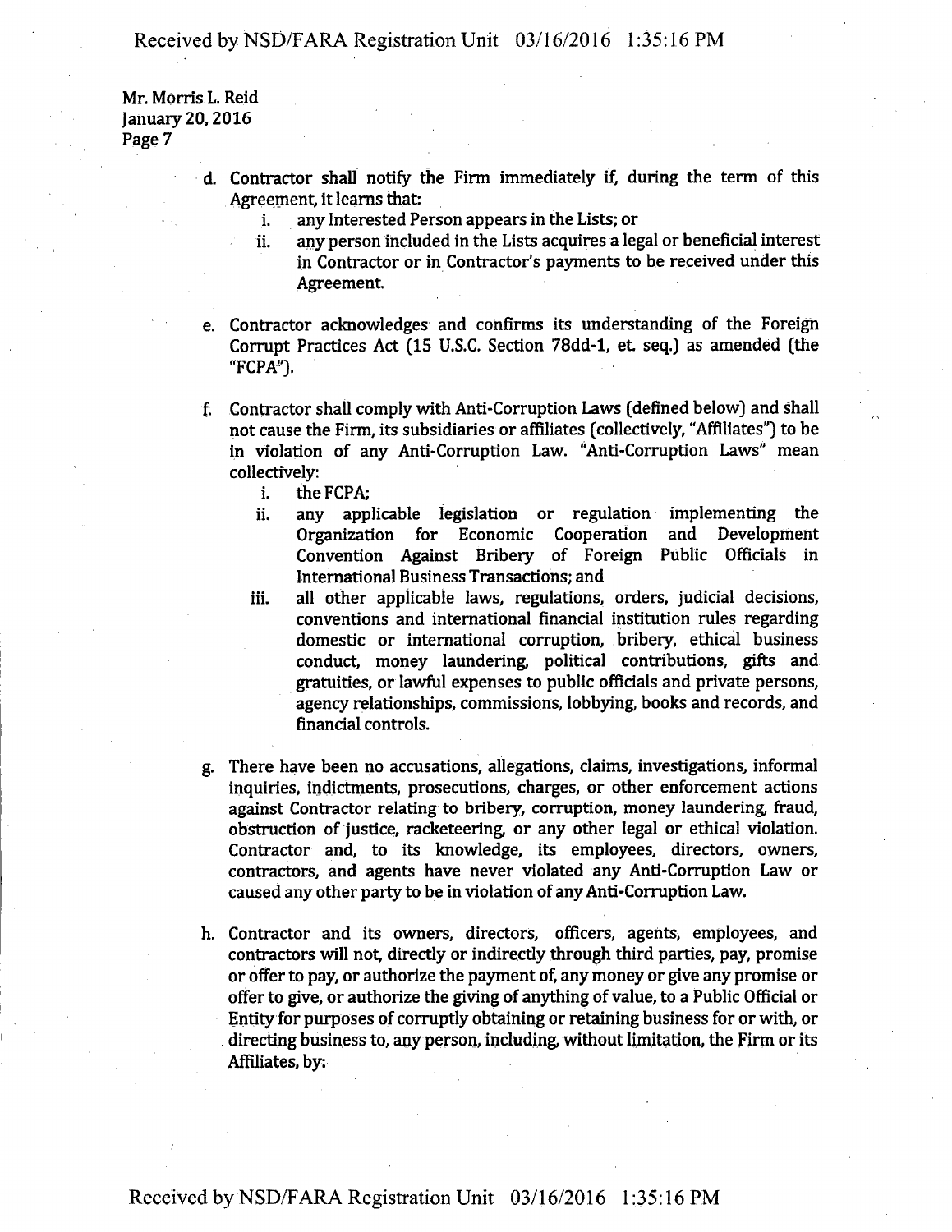**Mr. MOrris L. Reid January 20,2016 Page 8** 

- **influencing any official act, decision or omission of such Public Official**  i. **or Entity;**
- **inducing such Public Official or Entity to do or omit to do any act in violation of the lawful duty of such Public Official or Entity;**  ii.
- **securing any improper advantage; or iii.**
- **inducing such Public Official or Entity to affect or influence any act or decision of another Public Official or Entity. iv.**
- **i. Contractor shall ensure that no part of any payment, compensation, reimbursement or fee paid by the Firm to Contractor pursuant to this Agreement or otherwise will be used directiy or indirectly as a corrupt payment, gratuity, emolument, bribe, kickback or other improper benefit to a Public Official or Entity.**
- **3. Contractor shall not cause the Firm or its Affiliates to be in violation of any Export Control Law. "Export Control Laws" mean all U.S. or other laws and regulations relating to the export or re-export of commodities, technologies, or services, including but not limited to, the Export Administration Act of 1979,24 U.S.C. §§ 2401- 2420, the International Emergency Economic Powers Act, 50 U.S.C. §§ 1701-1706, the Trading with the Enemy Act, 50 U.S.C. §§ 1 et seq.; the Arms Export Control Act, 22 U.S.C. §§ 2778, 2779; the International Traffic in Arms Regulations (ITAR), 22 C.F.R. 120 et seq.; and the International Boycott Provisions of Section 999 of the U.S. Internal Revenue Code of 1986.**
- **4. If Contractor has information or believes that there may be a violation of any Anti-Corruption Law or Export Control Law in connection with the performance of this Agreement or the work performed for the Firm, Contractor shall immediately notify the Firm of such knowledge or suspicion.**
- **5. Contractor has in good faith provided to the Firm and/or its representatives, legal counsel, and advisors all documents and information of the character and type requested by the Firm in writing in the course of its due diligence review of Contractor and, to Contractor's knowledge, there are no documents or information of a character or type described in such request which have not been so provided by Contractor. Contractor shall answer in reasonable detail any questionnaire or other written or oral communications from the Firm or its outside auditors or legal counsel, to the extent same pertains to compliance with the above representations and warranties concerning Anti-Corruption Laws and Export Control Laws. Contractor shall provide to Company and/or its representatives and advisors all supporting documents requested by Company pertaining to any expenses incurred, products provided, and/or services performed by Contractor and its agents pursuant to die Agreement to ensure compliance with the FCPA Contractor understands and**  acknowledges that, notwithstanding any other provision contained herein, none of **the Firm or any of its Affiliates shall be obligated to reimburse any expense incurred**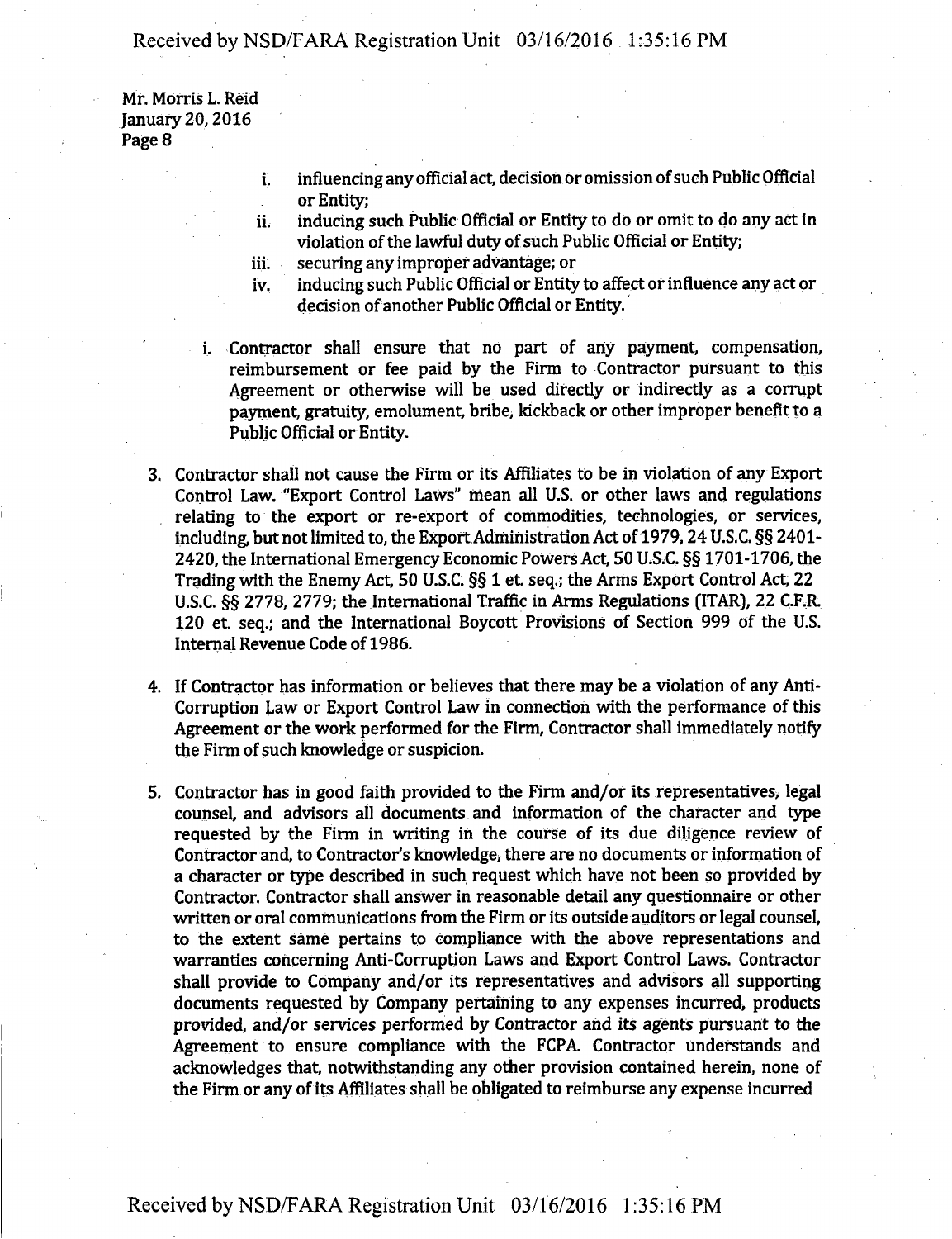**Mr. Morris L. Reid January 20,2016 Page 9** 

> **or pay for any service performed by Contractor or any of its agents if, in the Firm's reasonable opinion: Contractor has failed to provide adequate documentation or information regarding an expense or service, or (ii) an expense reimbursement or**  service payment would cause the Firm or any of its Affiliates to be in violation of the **FCPA or any other applicable law.**

- **6. Contractor agrees to indemnify the Firm in accordance with the terms of the Agreement for any damages incurred by the Firm or its Affiliates as a result of any violation of the FCPA, any other Anti-Corruption Law, or Export Control Law by Contractor or by any owner, director, officer, employee, contractor, Subcontractor (defined below), or agent of Contractor which occurs in the course of their services to the Firm under this Agreement.**
- **7. Unless otherwise expressed herein, Contractor shall not utilize or employ any third party, individual or entity, including but not limited to, customs brokers, (a "Subcontractor"), in connection With Contractor's performance of services under this Agreement, without the express prior written approval of the Firm.**
- **8. Contractor shall reasonably cooperate with the Firm in regard to any matter, dispute or controversy related to this Agreement generally and compliance With Anti-Corruption Laws specifically Which the Firm may become involved and of which the Contractor may have knowledge. Such obligation shall continue after the expiration Or termination of this Agreement to the extent permissible under applicable law.**
- **9. Notwithstanding any other provision of this Agreement, the Firm's obligation to pay Contractor the compensation specified herein shall be expressly subject to and contingent upon such payments not being prohibited by the laws, rules, regulations,**  and express public policies of the territory in which the Contractor is working or of **the United States, as currentiy existing or as may hereafter be enacted.**
- **10. Contractor consents to the written disclosure by the Firm of the contents of this Agreement, including those provisions setting forth Contractor's compensation, to any governmental entity or person.**
- **11. If the Firm approves the employment or utilization of any Subcontractor in connection with Contractor's performance of services under this Agreement, Contractor shall incorporate the obligations of this Agreement with respect to Anti-Corruption Laws and Export Control Laws, including but not limited to, the foregoing representations and warranties, into its respective subcontracts, agreements and purchase orders with such Subcontractor (the "Sub-Contract") (a copy of which is to be submitted to the Firm upon request).**
- **12. Notwithstanding any other provision of this Agreement, to the extent permitted by applicable law, this Agreement, and any purchase order entered into by the Parties**

**Received by NSD/FARA Registration Unit 03/16/2016 1:35:16 PM**